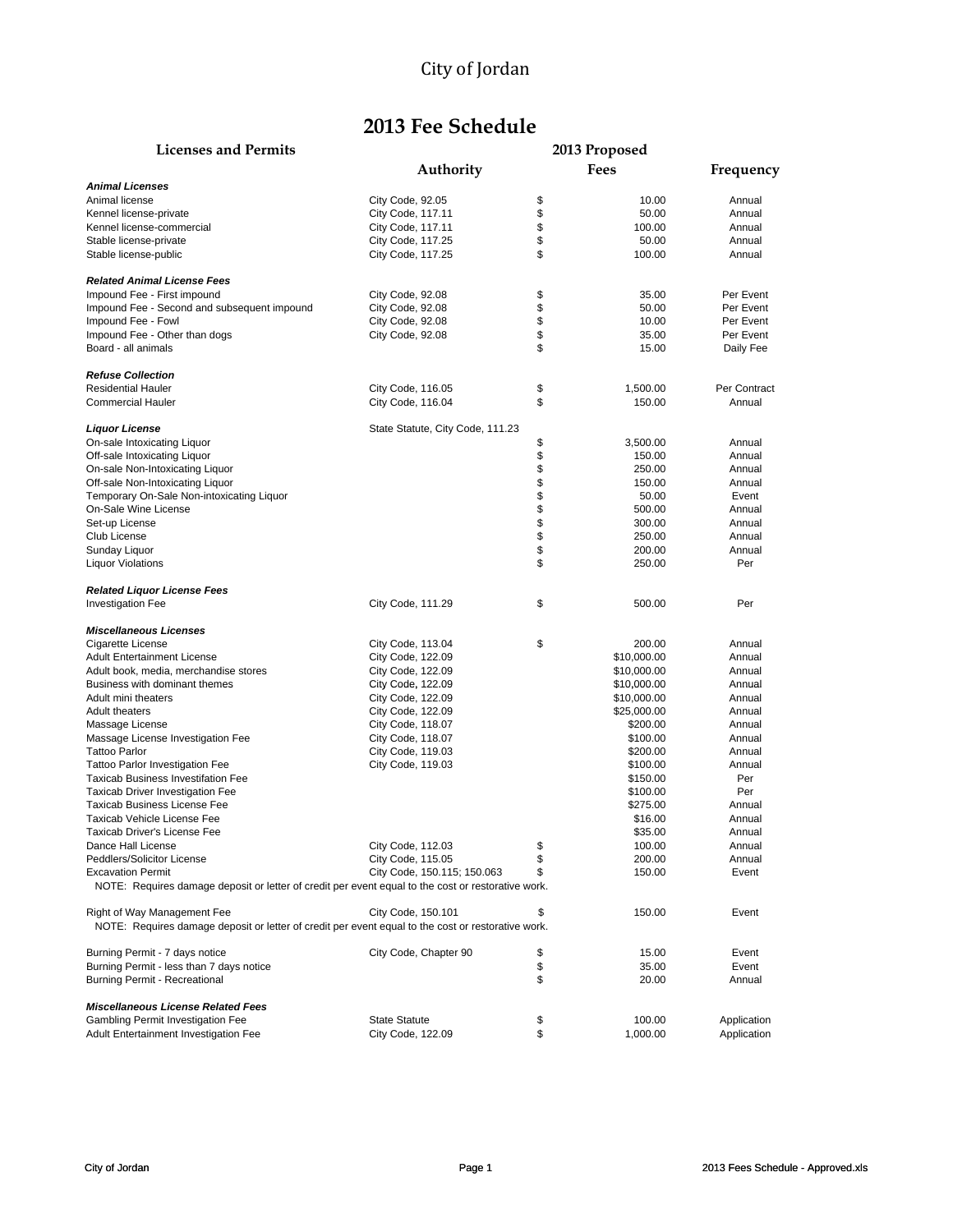| <b>Pawn Shop Fees</b>                                                                                                                                                                                                                    | City Code, 120.06                                                    |                       | 2013 Proposed          |                            |
|------------------------------------------------------------------------------------------------------------------------------------------------------------------------------------------------------------------------------------------|----------------------------------------------------------------------|-----------------------|------------------------|----------------------------|
| Annual License fees                                                                                                                                                                                                                      |                                                                      | \$                    | 1,500.00               | Annual                     |
| Initial Investigation Fee                                                                                                                                                                                                                |                                                                      | \$                    | 1,000.00               | Application                |
| New Employee Investigation Fees                                                                                                                                                                                                          |                                                                      | \$                    | 315.00                 | Event                      |
| Electronic Billable Transaction Fee                                                                                                                                                                                                      |                                                                      | \$                    | 1.50                   | Per Transaction            |
| <b>Manual Billable Transaction Fee</b>                                                                                                                                                                                                   |                                                                      | \$                    | 2.50                   | Per Transaction            |
| <b>Zoning and Subdivision Fees</b>                                                                                                                                                                                                       |                                                                      |                       |                        |                            |
|                                                                                                                                                                                                                                          | Unless stated otherwise, all zoning<br>fees are authorized by zoning |                       |                        |                            |
|                                                                                                                                                                                                                                          |                                                                      |                       |                        |                            |
| Variance-Residential<br>Variance-Commercial                                                                                                                                                                                              | Ordinance Chapter 11 and                                             | \$<br>\$              | 200.00<br>300.00       | Application                |
| Code Amendment                                                                                                                                                                                                                           | subdivision fees by City Code<br>Chapter 153                         | \$                    | 250.00                 | Application<br>Application |
| Conditional Use Permit-Residential/Interim Use                                                                                                                                                                                           |                                                                      | \$                    | 200.00                 | Application                |
| Conditional Use Permit-Com.+Ind. /Interim Use                                                                                                                                                                                            |                                                                      | \$                    | 300.00                 | Application                |
| Re-zone Request                                                                                                                                                                                                                          |                                                                      | \$                    | 300.00                 |                            |
| Annexation                                                                                                                                                                                                                               |                                                                      | \$                    | 200.00                 | Application                |
| NOTE: All costs incidental to annexation, whether contested or uncontested are the responsibility of the requesting party.                                                                                                               |                                                                      |                       |                        | Application                |
| These costs will be billed as City cost.                                                                                                                                                                                                 |                                                                      |                       |                        |                            |
| Minor subdivision                                                                                                                                                                                                                        |                                                                      | \$                    | 150.00                 | Application                |
| Sketch Plan                                                                                                                                                                                                                              |                                                                      | \$                    | 250.00                 | Application                |
| <b>Preliminary Plat</b>                                                                                                                                                                                                                  |                                                                      | \$                    | 500.00                 | Application                |
| <b>Final Plat</b>                                                                                                                                                                                                                        |                                                                      | \$                    | 500.00                 | Application                |
| <b>PUD</b>                                                                                                                                                                                                                               |                                                                      |                       | 500.00                 | Application                |
| Park land Dedication                                                                                                                                                                                                                     | 10% of market value of land at time of platting.                     |                       |                        | Application                |
| <b>Related Zoning and Subdivision Fees</b>                                                                                                                                                                                               |                                                                      |                       |                        |                            |
| Landscape escrow-Residential                                                                                                                                                                                                             |                                                                      | \$                    | 2,500.00               | Per lot                    |
| Landscape escrow-Commercial                                                                                                                                                                                                              |                                                                      | \$                    | 5,000.00               | Per lot                    |
| <b>Erosion Control Fee</b>                                                                                                                                                                                                               | City Code, 150.101                                                   | \$                    | 150.00                 | Per lot                    |
| Comprehensive Plan Amendment                                                                                                                                                                                                             |                                                                      | \$                    | 600.00                 | Application                |
| EAW                                                                                                                                                                                                                                      |                                                                      | Cost                  |                        | Application                |
| EIS                                                                                                                                                                                                                                      |                                                                      | Cost                  |                        | Application                |
| Special Planning Commission Meeting                                                                                                                                                                                                      |                                                                      | \$                    | 200.00                 | Event                      |
| Private Activity Revenue Bond Financing Fee                                                                                                                                                                                              |                                                                      | \$                    | 2,500.00               | Application                |
| <b>TIF Application Fee</b>                                                                                                                                                                                                               |                                                                      | \$                    | 10,000.00              | Application                |
| <b>Tax Abatement Fee</b>                                                                                                                                                                                                                 |                                                                      | \$                    | 5,000.00               | Application                |
| NOTE: All costs related to TIF & Abatement application including but not limited to legal, fiscal and staff time will be billed at cost to the<br>developer. These are not reimbursed and are the cost to establish the TIF or Abatement |                                                                      |                       |                        |                            |
| Vacation Easement Application                                                                                                                                                                                                            |                                                                      | \$                    | 300.00                 | Application                |
| Vacation of Street or Alley                                                                                                                                                                                                              |                                                                      | \$                    | 500.00                 | Application                |
| Site Plan Review - On all Commercial permits                                                                                                                                                                                             |                                                                      | \$                    | 150.00                 | Application                |
| <b>Consultant Fees</b>                                                                                                                                                                                                                   |                                                                      |                       |                        |                            |
| Attorney fee for City Work                                                                                                                                                                                                               | City Code, 31.04                                                     | \$                    | 133.50                 | Per Hour                   |
| Attorney fee for developments                                                                                                                                                                                                            |                                                                      | \$                    | 204.00                 | Per Hour                   |
| Paralegal                                                                                                                                                                                                                                |                                                                      | \$                    | 86.00                  | Per Hour                   |
| Principal Engineer/Surveyor                                                                                                                                                                                                              | City Code, 31.07                                                     |                       | \$120.00-\$185.00/Hour | Per Hour                   |
| Associate Engineer/Surveyor                                                                                                                                                                                                              |                                                                      | \$95.00-140.00/Hour   |                        | Per Hour                   |
| Project/Design Engineer                                                                                                                                                                                                                  |                                                                      | \$58.00-\$135.00/Hour |                        | Per Hour                   |
| <b>Licensed Surveyor</b>                                                                                                                                                                                                                 |                                                                      | \$75.00-\$130.00/Hour |                        | Per Hour                   |
| <b>Project Surveyor</b>                                                                                                                                                                                                                  |                                                                      | \$50.00-95.00/Hour    |                        | Per Hour                   |
| Senior Technician                                                                                                                                                                                                                        |                                                                      | \$55.00-\$120.00/Hour |                        | Per Hour                   |
| Technician                                                                                                                                                                                                                               |                                                                      | \$40.00-\$90.00/Hour  |                        | Per Hour                   |
| Clerical                                                                                                                                                                                                                                 |                                                                      | \$30.00-\$85.00/Hour  |                        | Per Hour                   |
| GPS/Robotic Survey Equipment                                                                                                                                                                                                             |                                                                      | No Charge             |                        | Per Hour                   |
| <b>Building Permits and Fees</b>                                                                                                                                                                                                         | State Statute, City Code, 150.101                                    |                       |                        |                            |
| <b>Mechanical Permit</b>                                                                                                                                                                                                                 |                                                                      | \$                    | 50.00                  | Application                |
| <b>Plumbing Permit</b>                                                                                                                                                                                                                   |                                                                      | \$                    | 100.00                 | Application                |
| Septic System Inspection (Per Scott County)                                                                                                                                                                                              |                                                                      | \$                    | 100.00                 | Application                |
| Sign Permit<br>NOTE: Plus \$.25/square foot of sign.                                                                                                                                                                                     |                                                                      | \$                    | 25.00                  | Application                |
| Demolition - commercial                                                                                                                                                                                                                  |                                                                      | based on value        |                        |                            |
| Demolition - residential                                                                                                                                                                                                                 |                                                                      | \$                    | 100.00                 |                            |
| Mobile Home Installation                                                                                                                                                                                                                 | City Code 151.04                                                     | based on value        |                        | Application                |
| Mobile Home Removal                                                                                                                                                                                                                      |                                                                      | \$                    | 10.00                  | Application                |
| Fence                                                                                                                                                                                                                                    |                                                                      | \$                    | 50.00                  | Application                |
| Fence within Easement                                                                                                                                                                                                                    | Zoning Ordinance Chpater 11                                          | \$                    | 100.00                 | Application                |
| Air Conditioners                                                                                                                                                                                                                         |                                                                      | \$                    | 50.00                  | Application                |
| Fireplaces                                                                                                                                                                                                                               |                                                                      | \$                    | 50.00                  | Application                |
| Furnaces                                                                                                                                                                                                                                 |                                                                      | \$                    | 50.00                  | Application                |
|                                                                                                                                                                                                                                          |                                                                      |                       |                        |                            |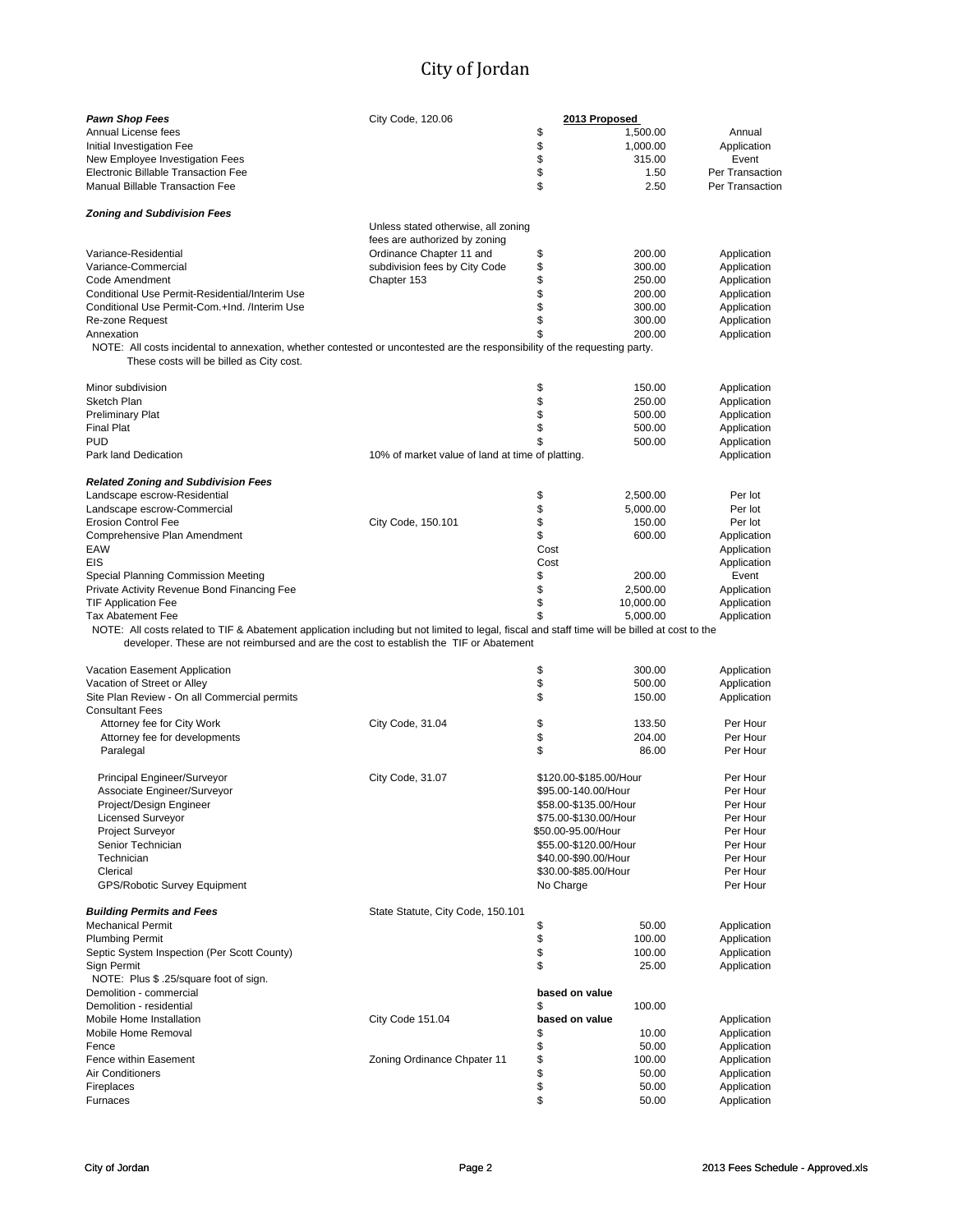|                                                                                                       |                          | 2013 Proposed  |                |
|-------------------------------------------------------------------------------------------------------|--------------------------|----------------|----------------|
| Hot Tub/Spa (5,000 gallons or more)                                                                   |                          | \$<br>50.00    | Application    |
| Pools(5,000 gallons or more)                                                                          |                          | \$<br>50.00    | Application    |
|                                                                                                       |                          | \$<br>80.00    |                |
| <b>Residential Reroofs</b>                                                                            |                          |                | Application    |
| <b>Residential Residing</b>                                                                           |                          | \$<br>80.00    | Application    |
| Underground Sprinkler System                                                                          |                          | \$<br>50.00    | Application    |
| <b>Water Heater</b>                                                                                   |                          | \$<br>15.00    | Application    |
| <b>Water Softner</b>                                                                                  |                          | \$<br>30.00    | Application    |
| <b>Window Replacement</b>                                                                             |                          | \$<br>50.00    | Application    |
| All other permits and fees related to building permits are per the State Building Code, 1997 Edition. |                          |                | Application    |
|                                                                                                       |                          |                |                |
| <b>Other Administrative Charges</b>                                                                   | <b>State Statute</b>     |                |                |
| <b>NSF Check</b>                                                                                      |                          | \$<br>30.00    | Event          |
| <b>Assessment Search</b>                                                                              |                          | \$<br>15.00    | Application    |
| Copies (8 1/2"X 11")                                                                                  |                          | \$<br>0.25     | Per Copy       |
|                                                                                                       |                          | \$<br>0.50     | Per Copy       |
| Copies (Larger paper)                                                                                 |                          |                |                |
| <b>Fax Service</b>                                                                                    |                          | \$<br>1.00     | Per Page       |
| <b>Notary Service</b>                                                                                 |                          | \$<br>2.00     | Per Document   |
| City Council Agenda Subscription Service                                                              |                          | \$<br>75.00    | Annual         |
| Planning Commission Agenda Subscription Service                                                       |                          | \$<br>50.00    | Annual         |
| Park Commission Agenda Subscription Service                                                           |                          | \$<br>50.00    | Annual         |
| <b>EDA Agenda Subscription Service</b>                                                                |                          | \$<br>50.00    | Annual         |
| <b>Zoning Ordinance</b>                                                                               |                          | \$<br>10.00    | Per Zone       |
| <b>Subdivision Ordinance</b>                                                                          |                          | \$<br>15.00    | Per Copy       |
| Comprehensive Plan                                                                                    |                          | \$<br>65.00    | Per Copy       |
| Water Comprehensive Plan                                                                              |                          | \$<br>50.00    | Per Copy       |
|                                                                                                       |                          |                |                |
| Sewer Comprehensive Plan                                                                              |                          | \$<br>50.00    | Per Copy       |
| <b>Transportation Comprehensive Plan</b>                                                              |                          | \$<br>50.00    | Per Copy       |
| Storm Water Comprehensive Plan                                                                        |                          | \$<br>65.00    | Per Copy       |
| <b>City Budget</b>                                                                                    |                          | \$<br>50.00    | Per Copy       |
| NOTE: Plus \$ .25 per page                                                                            |                          |                |                |
|                                                                                                       |                          |                |                |
| <b>Hearing Notices</b>                                                                                |                          | \$<br>10.00    | Per Copy       |
| NOTE: Plus \$ .25 per page                                                                            |                          |                |                |
|                                                                                                       |                          |                |                |
| <b>Annual Financial Statements</b>                                                                    |                          | \$<br>25.00    | Per Copy       |
| NOTE: Plus \$ .25 per page                                                                            |                          |                |                |
|                                                                                                       |                          |                |                |
| <b>City Code</b>                                                                                      |                          | \$<br>10.00    | Per Copy       |
| NOTE: Plus \$ .25 per page                                                                            |                          |                |                |
|                                                                                                       |                          |                |                |
|                                                                                                       |                          |                |                |
| Utility Billing List Labels                                                                           |                          | \$<br>175.00   | Per Copy       |
| Utility Billing Partial list (1/5 or less)                                                            |                          | \$<br>50.00    | Per Copy       |
| Maps-City                                                                                             |                          | \$<br>2.00     | Per Copy       |
| Maps-City if mailed                                                                                   |                          | \$<br>4.00     | Per Copy       |
| Maps-Zoning, small                                                                                    |                          | \$<br>5.00     | Per Copy       |
| Maps-Zoning, large                                                                                    |                          | \$<br>7.00     | Per Copy       |
| Maps-Park Plan                                                                                        |                          | \$<br>12.50    | Per Copy       |
| Photographs                                                                                           |                          | \$<br>5.00     | Per CD         |
| <b>Reserve Police Officers</b>                                                                        |                          | \$<br>20.00    | Per Hour       |
| <b>Police Officer</b>                                                                                 |                          | \$<br>50.00    | Per Hour       |
|                                                                                                       |                          |                |                |
| <b>Process Server</b>                                                                                 |                          | \$<br>30.00    | Event          |
| CD with data or maps burned to it                                                                     |                          | \$<br>15.00    | Per CD         |
| Video Tapes                                                                                           |                          | \$<br>25.00    | Per Tape       |
| DVD of Meetings                                                                                       |                          | \$<br>15.00    | Per DVD        |
|                                                                                                       |                          |                |                |
| <b>Utility Connection &amp; User Fees</b>                                                             |                          |                |                |
| <b>Water Connection Charge</b>                                                                        | City Code, 51.19         | \$<br>2,364.30 | Per Connection |
| Water Area Capital Charge                                                                             | City Code, 51.18 & 52.25 | \$             |                |
| Single Family Home                                                                                    |                          | \$<br>1,226.71 | Per Unit       |
| Condominium or Apartment Unit                                                                         |                          | \$<br>1,227.00 | Per Unit       |
| Commercial Bldg and Institutional Facilities                                                          |                          | \$<br>2,727.77 | Per Unit       |
| Commercial Bldg and Institutional Facilities, multi unit                                              |                          | \$<br>1,226.71 | Per Unit       |
| Sewer Connection Charge                                                                               | City Code, 52.22         | \$<br>3,192.77 | Per Connection |
| Sewer Area Capital Charge                                                                             | City Code, 52.25 & 52.26 | \$             |                |
|                                                                                                       |                          |                | Per Unit       |
| Single Family Home                                                                                    |                          | \$<br>1,916.15 |                |
| Condominium or Apartment Unit                                                                         |                          | \$<br>1,916.00 | Per Unit       |
| Commercial Bldg and Institutional Facilities                                                          |                          | \$<br>2,426.80 | Per Unit       |
| Commercial Bldg and Institutional Facilities, multi unit                                              |                          | \$<br>1,724.66 | Per Unit       |